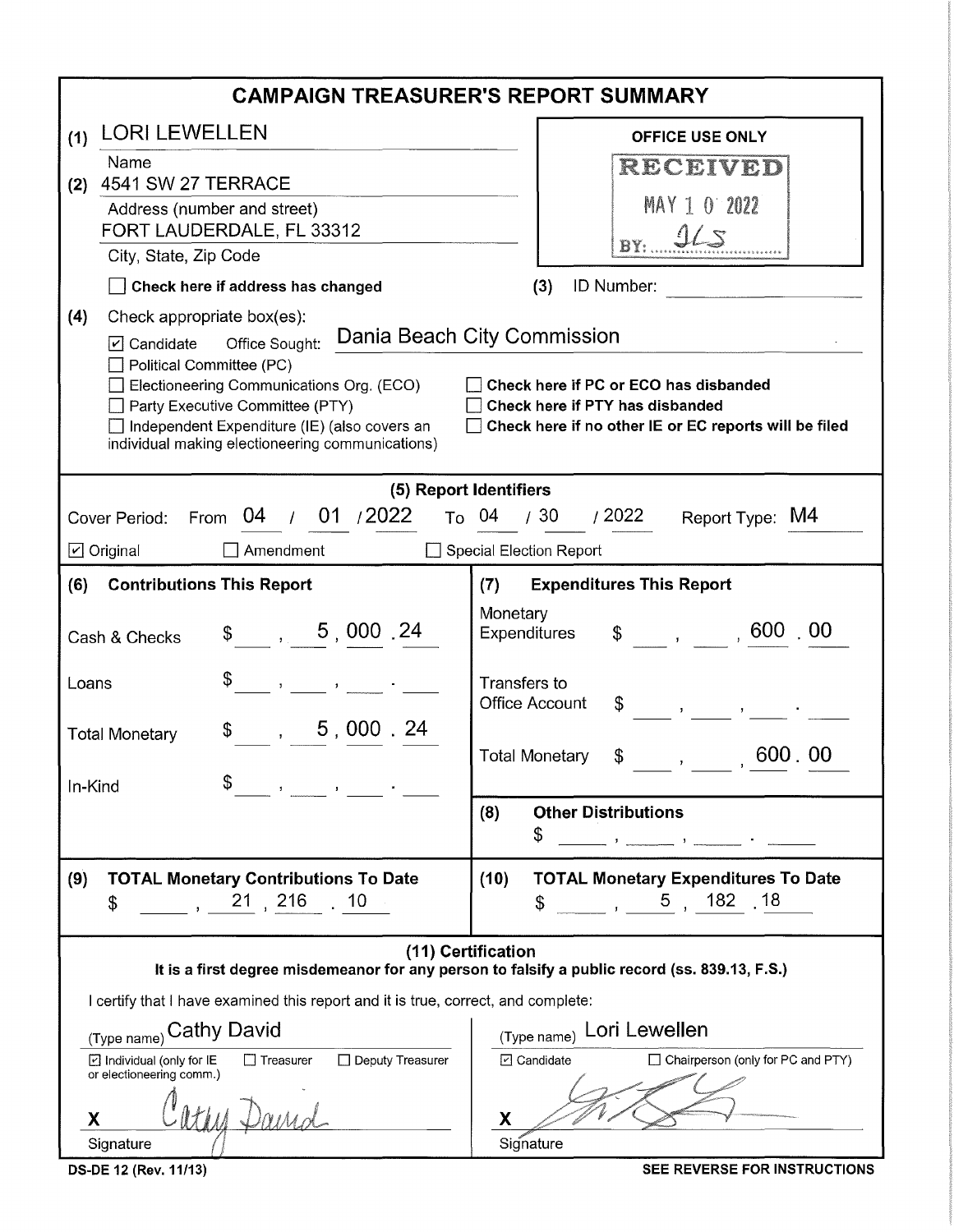## **CAMPAIGN TREASURER'S REPORT - ITEMIZED CONTRIBUTIONS**

| $(1)$ Name                                  | LORI LEWELLEN CAMPAIGN                                                                                          | (2) I.D. Number |                                  |                                    |                                |                   |                    |  |  |
|---------------------------------------------|-----------------------------------------------------------------------------------------------------------------|-----------------|----------------------------------|------------------------------------|--------------------------------|-------------------|--------------------|--|--|
| $(3)$ Cover Period $\overline{\phantom{a}}$ | 04<br>2022<br>01<br>$\mathcal{L}$                                                                               | through         | 04                               | 2022<br>30                         | $(4)$ Page                     | 1                 | $\mathbf{1}$<br>of |  |  |
| (5)<br>Date<br>(6)<br>Sequence<br>Number    | (7)<br>Full Name<br>(Last, Suffix, First, Middle)<br>Street Address &<br>City, State, Zip Code<br>LARMAR, MARIO | Type            | (8)<br>Contributor<br>Occupation | (9)<br>Contribution<br><b>Type</b> | (10)<br>In-kind<br>Description | (11)<br>Amendment | (12)<br>Amount     |  |  |
| 04<br>21<br>2022<br>$\overline{1}$          | 7555 Old Cutler Road<br>Coral Gables, Fl 33143                                                                  | II              | Attorney                         | CHE                                |                                |                   | 1000.00            |  |  |
| 04<br>21<br>2022<br>$\sqrt{2}$              | LAMAR, LIKI L<br>7555 Old Cutler Road<br>Coral Gables, Fl 33143                                                 | IT.             | Attorney                         | CHE                                |                                |                   | 1000.00            |  |  |
| 04<br>21<br>2022<br>3                       | SOSA, GUILAINE LAMAR<br>3971 SW 8th Street<br>Suite 305<br>Miami, FL 33134                                      | T.              | Attorney                         | CHE                                |                                |                   | 1000.00            |  |  |
| 2022<br>04<br>21<br>4                       | Steele & Associates<br>Claims Management<br>Specialists, Inc<br>15749 SW 102nd Lane<br>Miami, FL 33196          | B.              | Attorneys                        | CHE                                |                                |                   | 1000.00            |  |  |
| 04<br>21<br>2022<br>$\overline{5}$          | Law Office of Fernando<br>Pomares PA<br>12002 SW 128 Court<br>#104<br>Miami, FL 33186                           | Iт.             | Attorney                         | ${\rm CHE}$                        |                                |                   | 1000.00            |  |  |
| 04<br>28<br>2022<br>6                       | Centennial Bank<br>1997 Stirling Road<br>Dania Beach, FL 33004                                                  | B               | Bank                             | INT                                |                                |                   | .24                |  |  |
|                                             |                                                                                                                 |                 |                                  |                                    |                                |                   |                    |  |  |

**DS-DE 13 (Rev. 11/13) SEE REVERSE FOR INSTRUCTIONS AND CODE VALUES**